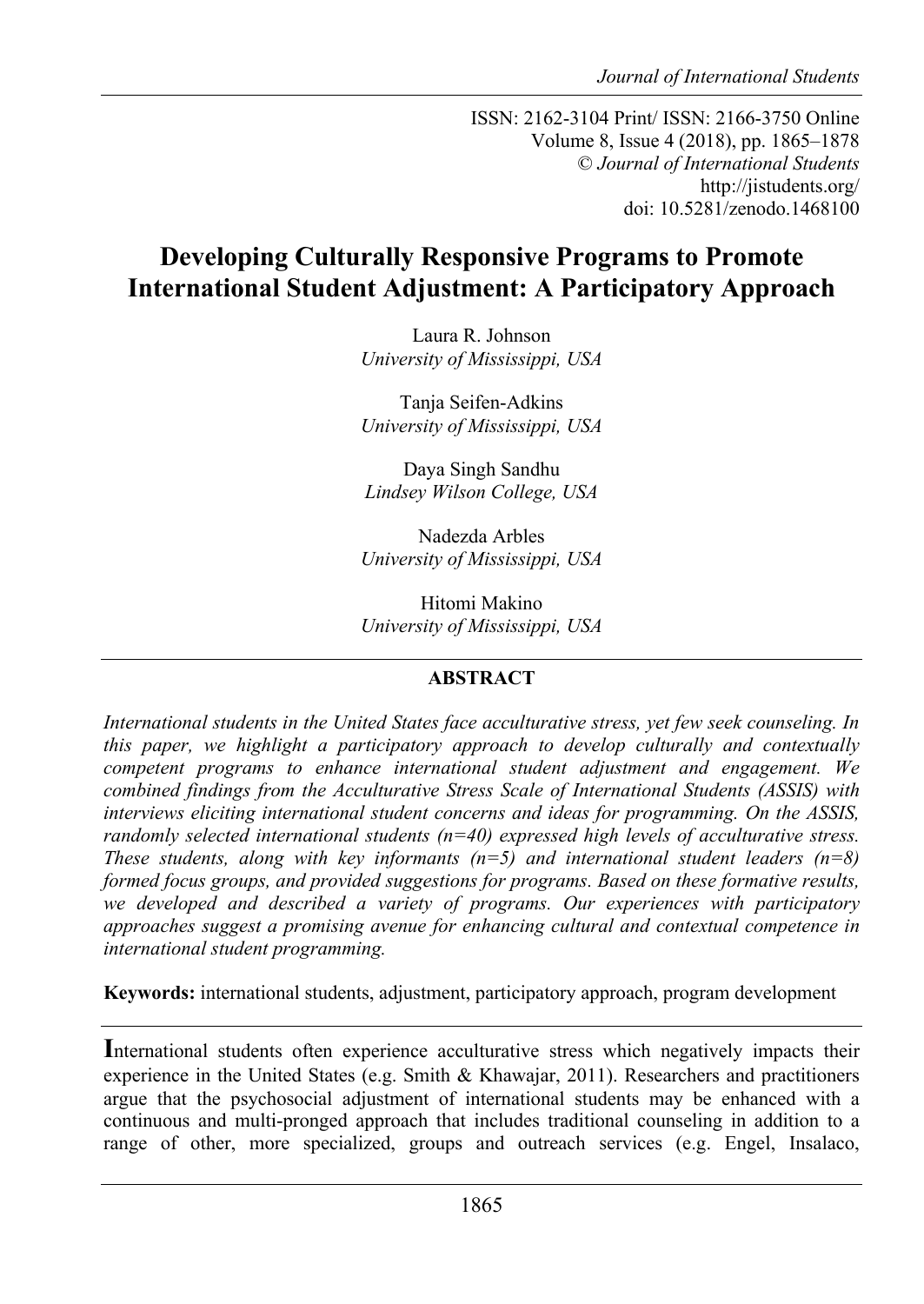Singaravelu, & Kennon, 2007; Johnson & Sandhu, 2007; Jackson, Ray, & Bybell, 2013; Smiljanic, 2017). This study grew out of an effort to develop programs to meet the psychosocial and cultural adjustment concerns of intentional students at a college town in the Southern US.

The initial goal of the project was to assess acculturation concerns of international students and gather information to aid our program development efforts. We used the guiding principles of Participatory Action Research (PAR; Reason & Bradbury, 2001) to enhance the cultural and contextual relevance of programming efforts. Perspectives of various stakeholders and international students were considered throughout the different phases of the project (Reason  $\&$ Bradbury, 2001). International students have been involved as research participants, program developers and facilitators, and project coordinators. In this paper, we describe the *Cultural Connections Project* (CCP), including our initial assessment of international student acculturation concerns, program development, implementation, initial feedback and modification, and plans for ongoing development and evaluation.

#### **Acculturative Stress in International Students**

In addition to the common concerns of US college students, *international students face*  unique stressors related to acculturation, the process of changing one's values, behaviors, and beliefs while learning to navigate a new cultural environment and engaging in cross-cultural exchange (Berry, 1997, 2008). More specifically, international students have to adjust to language barriers, different academic systems, cultural conflicts, racial discrimination, social isolation and emotional concerns (Smith & Khawajar, 2011). While they may be among the most talented and well-resourced in their home countries, international students face challenges of daily living in a foreign environment, usually without adequate information or preparation (Jacob, 2001). These common challenges can result in acculturative stress, even among the most robust. Acculturative stress is an umbrella terms, used to describe stress associated with acculturation. Symptoms that may range from mild to severe distress and include homesickness, anxiety, loneliness, depression, and identity or values confusion. Irritability, anger, substance abuse, and family conflict may also result (Berry, Kim, Minde, & Mok, 1987; Gebhard, 2012; Hirai, Frazier, & Syed, 2015).

Although a certain amount of acculturative stress is expected when adjusting to a new cultural environment, symptoms can negatively impact international students' experiences and interfere with performance. Students may experience a range of problems, such as loneliness, homesickness and irritability, depression, confusion, and disorientation (Hayes & Lin, 1994; Sandhu, 1994; Smith & Khawajar, 2011; Smiljanic, 2017; Tsai, Wang, & Wei, 2017). It is common to find international students suffering from persistent lack or loss of appetite and sleep, low stamina and energy levels, and other stress-related physical complaints (Mori, 2000). Communication difficulties, exposure to unfamiliar environments and cultures, academic demands and social isolation can become psychological stressors (Gebhard, 2012).

Programs to support international students, such as individual and group counseling could ameliorate stress associated with cultural adjustment (Engel et al., 2007). However, many international students do not seek out psychological help or may be unfamiliar with counseling services (Komiya & Eells, 2001; Hwang, Bennett, & Beauchemin, 2014; Lee, Ditchman, Fong, Piper, & Feigon, 2014). Seeking help from counseling or mental health centers is stigmatized in some students' home cultures, while others may view counseling services as disjointed, culturally unpalatable, insensitive to their unique concerns, or simply not applicable to their problems (Johnson & Sandhu, 2007).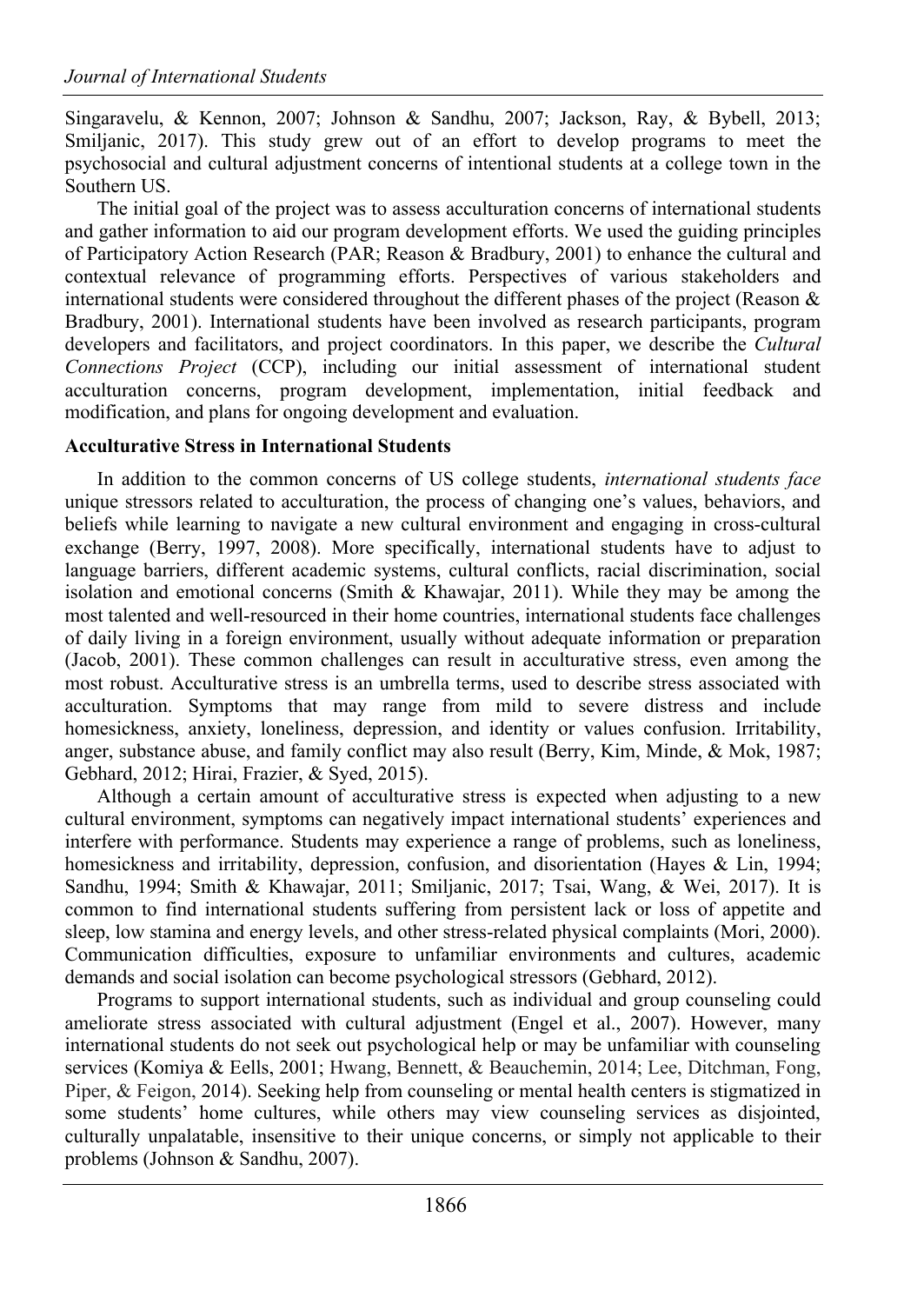Given that many will not seek formal mental health services, alternative programs are needed to reach these students. A culturally competent program should address students' expressed concerns, be culturally appropriate in content and processes, and minimize potential stigmas associated with help-seeking or adjustment problems (Johnson & Sandhu, 2007). In developing effective programs, particular attention must also be given to more localized, contextual factors that may impact student adjustment and needs. It is important that program targets (i.e., international students) have a voice in the types of programs that will be useful and desirable. One approach with the potential to enhance the cultural appropriateness, utility, and sustainability of programs is centered on the idea of stakeholder empowerment through active participation in research and programming, participatory action research (Reason & Bradbury, 2001).

#### **Participatory Action Research**

Participatory action research (PAR) evolved from social and educational research that strived to create positive changes in communities or societies (e.g., Lewin, 1946; Reason & Bradbury, 2001). PAR is an orientation rather than a specific method. Lewin (1946) described action research as a cyclical process involving problem identification, observation, action planning, and action steps, often in the form of intervention (e.g. Kemmis, McTaggert, & Nixon, 2013). Action steps become the focus of observation and problem identification such that new information is constantly being incorporated into intervention and research. A feedback loop is created and the process is ongoing. Another central feature of PAR is the identification and inclusion of stakeholders as active participants engaged in the entire process, from problem identification to research, action planning, evaluation, and so on. This aspect of PAR can result in enhanced "buy in" from program stakeholders and an increased valuing of programs due to a better fit with needs.

#### **Present Study**

Our main aim with this study was to determine how to best ease acculturative stress among international students in our university context. Previous efforts to offer education or services had failed, with stakeholder explanations that ranged from a lack of perceived relevance to poor timing, and/or an explicit and thus stigmatizing mental health approach. To increase contextual and cultural appropriateness of interventions for international students, a group of US and international faculty and students held approximately five meetings to discuss ways to fill gaps in existing services. After some reflection, the team decided that there was a need to reach out to students themselves, seek more information and get their ideas. The principles of PAR were used to guide the approach. Perspectives of different program stakeholders were included, and international students had a voice throughout the different phases of the project, not only as research participants, but as members of the research team, program developers, facilitators and coordinators.

## **METHOD**

## **Participants**

Participants were foreign nationals on an international student visa enrolled at a mid-size University in a college town in the Southern US. Participants included 40 international students, eight international student leaders representing campus groups, such as the Intentional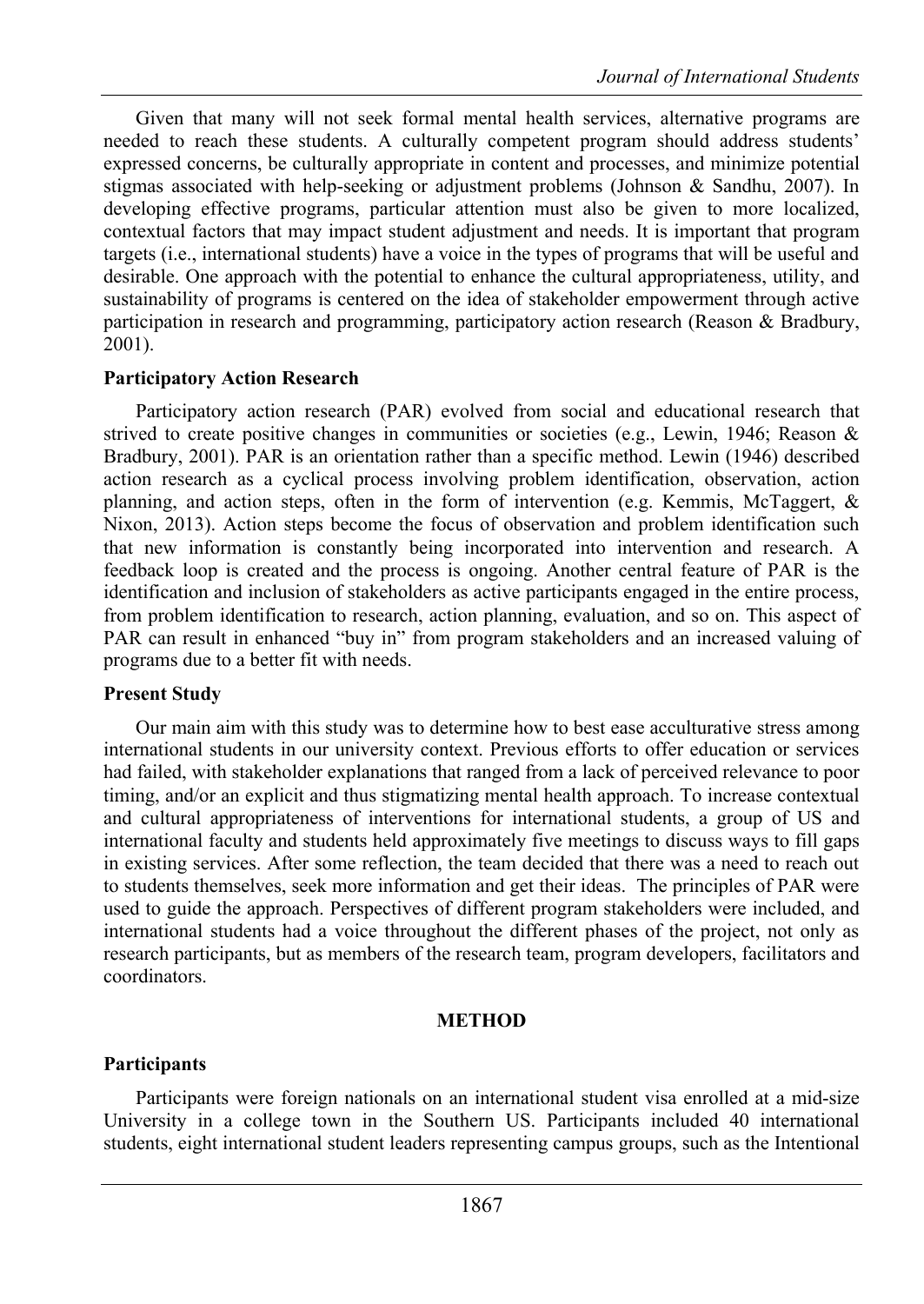Student Organization and the Malaysian Student Association, and five key informants who worked with international students on campus. The average age of participants was 28 (*SD*=7.16). Students represented 13 different countries, with a majority from Asian countries  $(71\%)$ , followed by African countries (20%), European countries (6%), and Central and South American countries (2%). Among total 48 students, 56 % were women and 64% were single. Twenty-two percent had a spouse residing with them, and 9% had children. Participants were equally enrolled, in bachelor, masters or doctoral degree programs. The length of stay in the US ranged from 4 months to 9 years ( $M = 2.5$  years,  $SD = 2$  years). Key informants worked closely with international students (e.g., Office of International Programs, advisors, ESL teachers).

# **Recruitment**

Participants were recruited using a combination of email letters of invitation (to the selected names) and in-person invitations for key informant interviews. Access to international student information was obtained through the university's International student office database. Participants were invited to attend a meeting to express their concerns and provide opinions about solutions. Several meeting dates were provided. Follow up e-mails were sent one time. The first invitations resulted in 5 students with schedule conflicts and 4 that did not respond. We did another random selection of 10% and sent a second round of invites which completed the random student sample. International student leaders of organizations (e.g., Indian Student Association, Afro-Caribbean Student Association, Chinese Student Association, International Student Association) were invited to a separate key informant meeting, whereas individual meetings were requested with other stakeholders (advisors).

## **Instruments**

Students completed questionnaires to assess socio-demographics and acculturative stress. The *Acculturative Stress Scale for International Students* (ASSIS) (Sandhu & Asrabadi, 1994) was used to measure adjustment problems. The ASSIS is a Likert-type scale with 36 items rated from 1 (strongly disagree) to 5 (strongly agree) across 7 subscales: discrimination, homesickness, perceived hate, fear, stress due to change, guilt and miscellaneous. Several studies reported adequate psychometric properties for this measure of acculturative stress in international students, with an internal consistency coefficient of .92 or above (Constantine, Okazaki, & Utsey, 2004; Yeh & Inose 2003).

Semi-structured, open-ended interviews were conducted, beginning with the question *"What are one or two major adjustment concerns you face as international students at this university?"* Open-ended questions were followed by discussions. Next, students were asked about areas not spontaneously reported (e.g. tell us about any experiences with racism or discrimination you have faced). Areas were developed in advance based on the literature (Johnson & Sandhu, 2007; Mori, 2000; Sandhu & Asrabadi, 1994), and included: language and communication, social and cultural differences, relationships, perceived discrimination, and psychological adjustment and coping. The second part of the focus group was designed to elicit ideas about how to develop services to ease adjustment concerns. This began with *"What are your ideas about how to address these concerns? What suggestions do you have?"* Student leaders and key informants were asked similar open-ended questions about areas of adjustment difficulty and programs. They also ranked the relative importance of different areas of concern.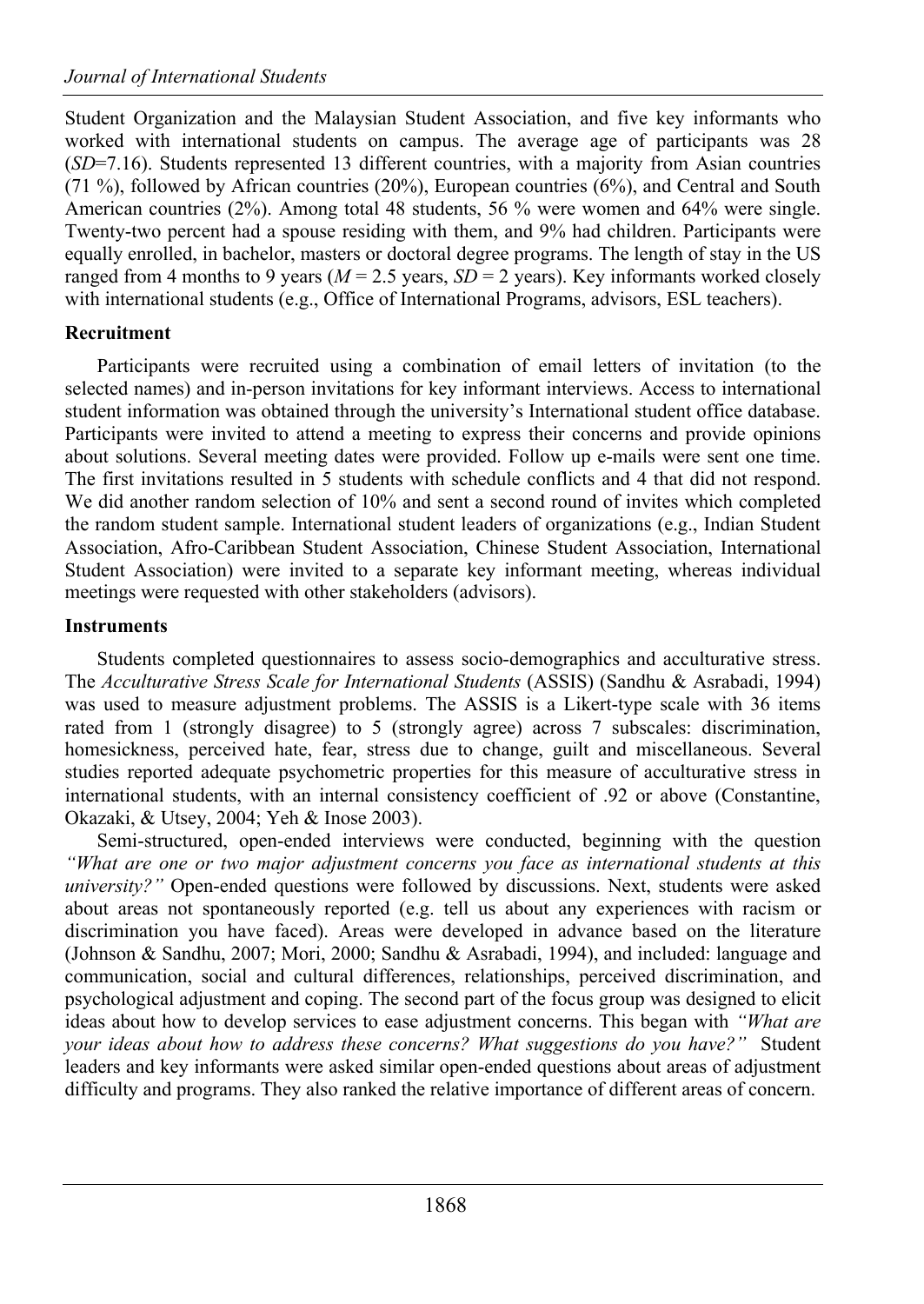## **Data Collection and Analysis**

Upon the agreed time and place, data were collected with small groups of international students. Nine focus group meetings were held with students, including one with student leaders of international organizations. Students first completed the ASSIS, followed by the interview and discussion. Focus group interviews were facilitated by two members of the research team and detailed notes were recorded by one or two members acting as observers. Key informants were interviewed individually by the first author. Descriptive statistics were derived from the socio-demographic questionnaire and the ASSIS. After each focus group, facilitators and observers recorded comments about the content and process of the interview. During weekly post-interview meetings, perspectives were shared and the entire team reviewed the notes to identify content themes and categories. While some themes were based on the literature (e.g. communication, social), other concerns arose from the data (Miles & Huberman, 1994) and were related to the local context, such as problems of no public transportation and a lack of recreational activities.

#### **RESULTS**

Table 1 summarizes the descriptive statistics for the total score and subscales of the ASSIS. While our mean of total ASSIS scores of 93.65 (19.36) appears higher than the psychometric study, our sample mean falls just within two standard deviations (42.32) from their mean of 66.32, indicating it remains within "normal range" according to the measure developers (Sandhu & Asrabadi,1994). Looking at subscales on the ASSIS, 'homesickness' was ranked highly across participants; the second highest rating was 'stress due to change' and 'miscellaneous.' Overall, 'feeling guilty' was lowest. Other results on the ASSIS are discussed, where relevant alongside qualitative data from interviews.

*Table 1.* Summary of acculturative stress scores for international students ( $n = 40$ ).

| Area of concern           | M(SD)         |  |
|---------------------------|---------------|--|
| Homesickness              | 3.16(.89)     |  |
| Stress due to change      | 2.79(.75)     |  |
| Miscellaneous             | 2.78(.61)     |  |
| Perceived discrimination  | 2.69(0.78)    |  |
| Perceived hate            | 2.27(.72)     |  |
| Fear                      | 2.08(.67)     |  |
| Guilt                     | 2.05(.21)     |  |
| <b>ASSIS</b> Mean         | 2.6(.54)      |  |
| <b>ASSIS Total Score*</b> | 93.65 (19.36) |  |

Note. Total scores on the ASSIS range from 36 to 180. What was the scale 1 to 5?

During focus groups and key informant interviews, participants shared adjustment concerns in communication, academics, cultural differences, social concerns, discrimination, and socialemotional functioning, and practical concerns related to daily living. Below we summarize students' concerns in each major domain and provide the strategies and suggestions provided by our participants.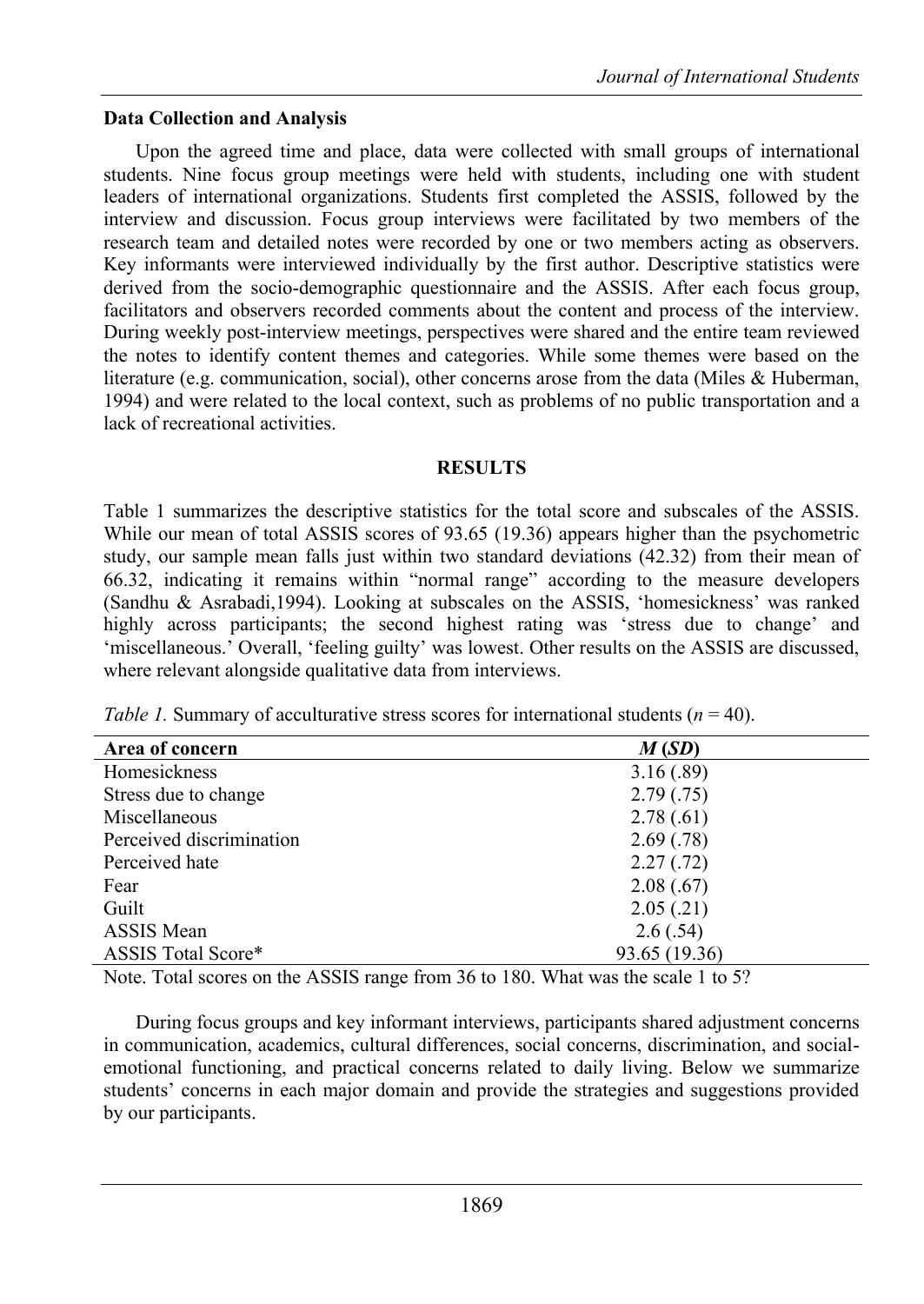#### **Language and Communication Difficulties**

It is often noted that language barriers are the most significant and prevalent problem for international students (e.g. Mori, 2000; Gebhard, 2012). The central and pervasive influence of communication on students' personal, social and academic adjustment was supported in our interviews. Although varied in language abilities, communication was among the first problems mentioned and was reported by nearly all participants. Key informants also rated communication and language problems as the greatest area of adjustment concerns (see Table 2). Students reported accompanying psychological distress. For example, a participant from China sadly recalled, "I felt blind, deaf, and dumb. I did not know what was going on, and how things worked…it takes long time to even ask questions." Particular to the setting of this study, many students were unfamiliar with the Southern dialect and had difficulty getting used to the accent and idioms.

Many international students are not familiar with the US educational system and pedagogical style. In classes where verbal participation comprises a significant portion of the grade, students felt added academic stress and pressure. Participants pointed out that difficulty speaking out in class is coupled with cultural differences that value listening rather than talking, which is contrary to American classroom expectations and ideals. Asking questions of professors is considered disrespectful in some cultures and many students reported that participation in class discussion is a major struggle even after two or more years in the US.

Students shared their successful experiences of improving their own English skills through interactions with US students. Some students spoke positively about existing opportunities for English improvement including having American roommates, church Bible study partners, and English classes offered on campus. It was suggested that more programs be available to help with oral presentations and communication skills. Additionally, students felt that more sensitivity and awareness was needed on the part of faculty and staff to help them adjust to different academic expectations.

## **Social and Cultural Issues**

Consistent with the literature, our participants reported concerns associated with the loss of familial, social and cultural supports (e.g. Williams & Johnson, 2011; Bai, 2016). Many participants reported difficulty making US friends and thus, sought security with other international friends. Several participants mentioned the frustration of having only co-national friends. For those with US friends, participants expressed dissatisfaction with the quality of the US student relationships, suggesting that they were lacking in depth and commitment. Some attributed difficulties to a lack of common interests between themselves and US students. Students expressed disappointment at US students' lack of interest and knowledge about global issues and other cultures.

Several students reported facing cultural conflicts related to religion at this university, which is in the *bible belt* of the US. Some felt religion was forced on them, others were taken aback by the open discussion of what they considered a personal matter. Sometimes, religious conflicts hindered international students' attempts to make friends. For example, one participant reported that she was assigned to several peer partners but they all discontinued calling her after she refused to go to church with them. Another stated that she was offended when student explicitly asked questions about their religion, such as 'Are you Christian?'. Other students reported feeling dissatisfied with the structure of the university's community, feeling shut out from some services and organizations, such as the campus Greek system which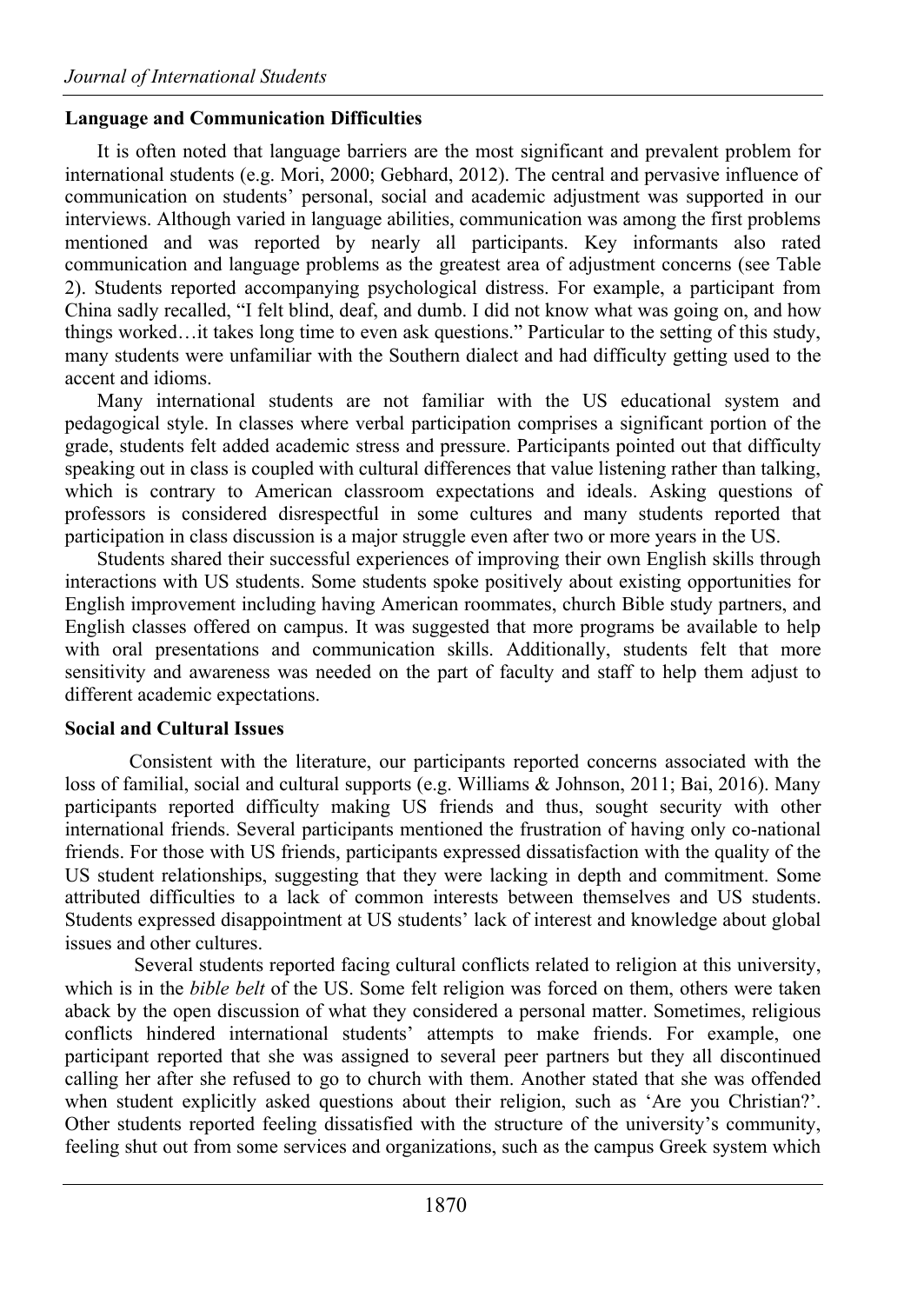tends to dominate and membership in such an organizations was associated with less positive attitudes toward international students (Williams & Johnson, 2011).

Students suggested a need for different casual activities that involve international students and US students, such as game nights, potluck affairs, and cultural celebrations. One student felt that the "international groups should be more visible during the orientation week." A common concern was a lack of information about what to do with their spare time in this small, rural town. Participants also pointed to the need for reaching out to international families, such as spouses. They suggested having activities and interest meetings in which international students can easily participate, such as interest-focused clubs, like sports or cooking that involve fun activities. International students wanted US students to be involved in these activities, as they reported that having common interests helps them build friendships.

#### **Emotional, Psychological and Stress-Related Concerns**

Homesickness was the most common psychological concern in the focus groups, congruent to reports on the ASSIS. Loneliness was also a serious concern for international students and their spouses and families, especially those who do not enroll in school. Some students expressed psychological stress such as feeling inferior, feeling unwelcomed and feeling as though others looked down on them. Key informants and student leaders noted severe depression among some students. Quantitative data confirms this report with "Culture shock/ Stress due to change" being the second highest score among means of ASSIS subscales, and total ASSIS scores nearly being outside of the 'normal' range.

Several students felt a class on US culture should be offered, as it would aid in their knowledge of the cultural expectations and norms of US society, and make the transition smoother. Students felt that it would be helpful for the International Office to "check-in" with international students after they have been in the country for a few months.

While international students may be reluctant to actively seek help, or share their personal issues and emotions with others (Lee, 2014; Hwang, Bennett, & Beauchemin, 2014), those participating in this study stated that it was good to share their experiences in the focus groups. Participants wanted to have more opportunities to share their adjustment problems with other international students who have faced similar problems. For them, the focus group seemed to serve as a proactive method of counseling or outreach, which has been suggested in lieu of traditional counseling or reactive counseling (Sandhu, 1994; Smiljanic, 2017). The group structure seemed to be safe and culturally appropriate for international students (Walker & Conyne, 2007).

#### **Daily Living and Practical Matters**

Challenges related to practical living in a Southern rural town were among the first stressors mentioned by students after language. Fulfilling basic and immediate needs, such as housing, registering for classes, and handling visa-related problems are difficult, especially when unfamiliar with the systems and rules. Challenges were exacerbated by language and communication. A majority of students were shocked to learn that there was no public transportation in the small town. Most viewed this as a serious challenge to their initial and long-term adjustment.

One suggestion was to set up a mentoring system in which an incoming international student is matched with another international student who has been living in the U.S. for some time (Engel et al., 2007). International students could receive valuable advice and support from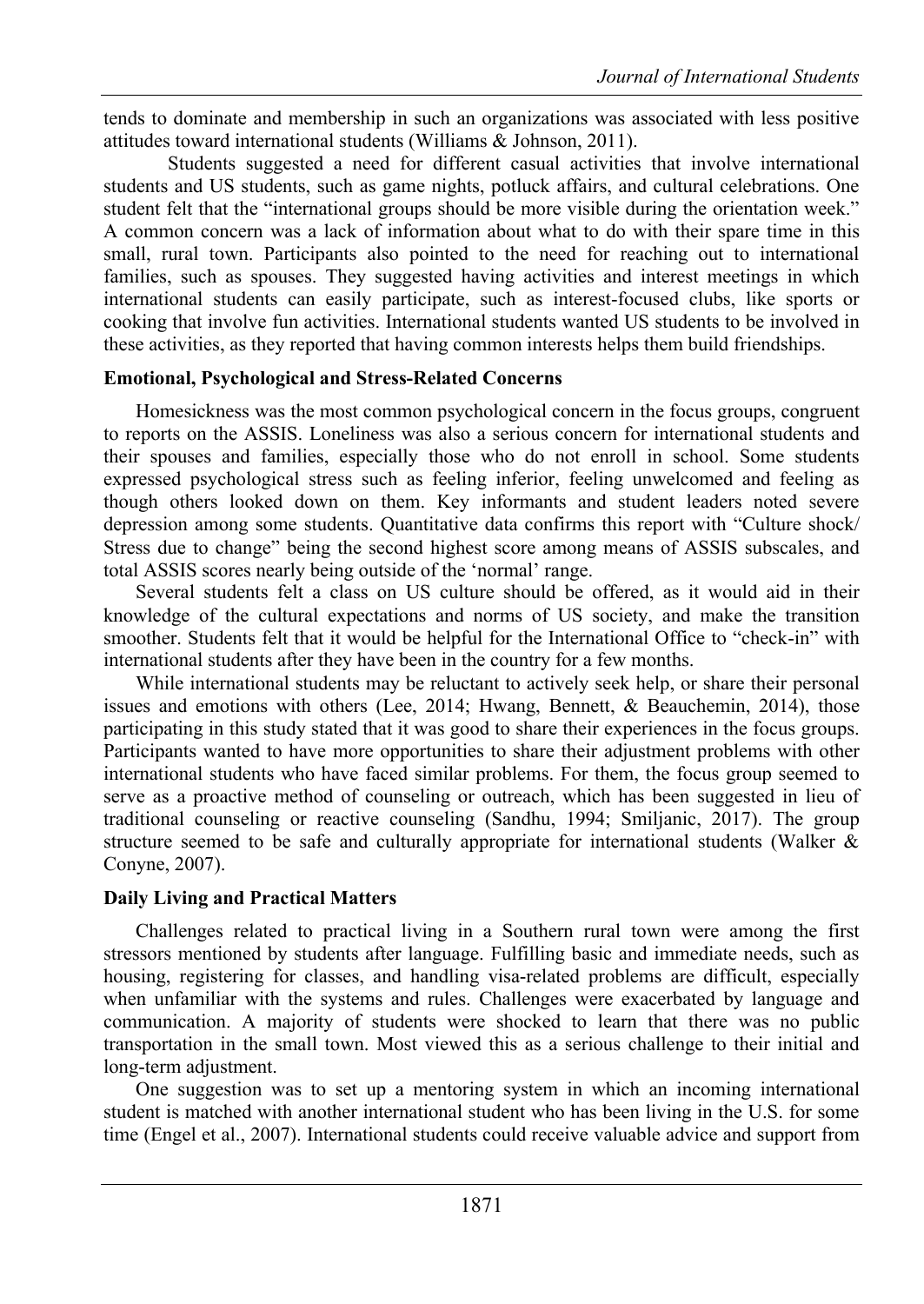students who have already dealt with a lot of these concerns and can truly understand the frustrations they may experience in the process.

## **Racism and Discrimination**

Scores on the ASSIS scale for perceived discrimination were lower than reported norms. Likewise, complaints about discrimination seldom arose spontaneously during the interviews and were rated lowest among key informants (see Table 2). However, as discussions about social interactions preceded, issues of prejudice, discrimination, and overt racism emerged. Participants reported overt and subtle discrimination in academic, social, and community settings. In the classroom, international students disliked forming groups or pairs with other students because their attempts to join were often rejected by US students. One participant shared that outside of the class, her classmates pretended not to know her. Some African students said that White Americans gave them the message that, as "Blacks", it was expected and assumed that they would hang out primarily with African Americans. More direct and more serious racist threats and attacks were reported, such as a Malaysian student who had beer cans thrown at him with US students yelling, "go back to China" while he was playing tennis. In the campus dorm, several US students shouted "go back home, foreigners!" to one international student, who eventually moved for fear of her safety.

International students did not make explicit suggestions about reducing racist incidents. At the same time, students expressed that the racism was largely due to ignorance, and that if students were educated more, they would not be so ethnocentric in their thinking. Encouraging US students to learn about other countries and cultures was encouraged, such as giving students assignments to participate in international events. The need for cultural diversity training among international students was also noted. Information gathered suggested that a number of international students have been influenced by negative stereotypes of US American ethnic minority groups. For example, students from Asian countries reported fear and apprehension around African American males.

# **Key Informant Perspectives**

Key informants stated concerns that echoed those of students. They ranked problems with language and communication as the most important concerns, followed by developing social support networks and handling cultural differences (see Table 2).

| Concern                                               | <b>Average Ranking</b>             |
|-------------------------------------------------------|------------------------------------|
|                                                       | (1-5, with 1 being most important) |
| Communication problems                                | 1.4                                |
| Create and maintain supportive relationships          | 2.6                                |
| Deal with cultural differences                        | 2.8                                |
| Handle stress and emotions                            | 3.0                                |
| Issues related to identity, identity/values confusion | 3.8                                |
| Family problems or conflict (at home or here)         | 4.0                                |
| Handle discrimination or racism                       | 5.2                                |
|                                                       |                                    |

*Table 2.* Key informant's rankings of international student concerns*.*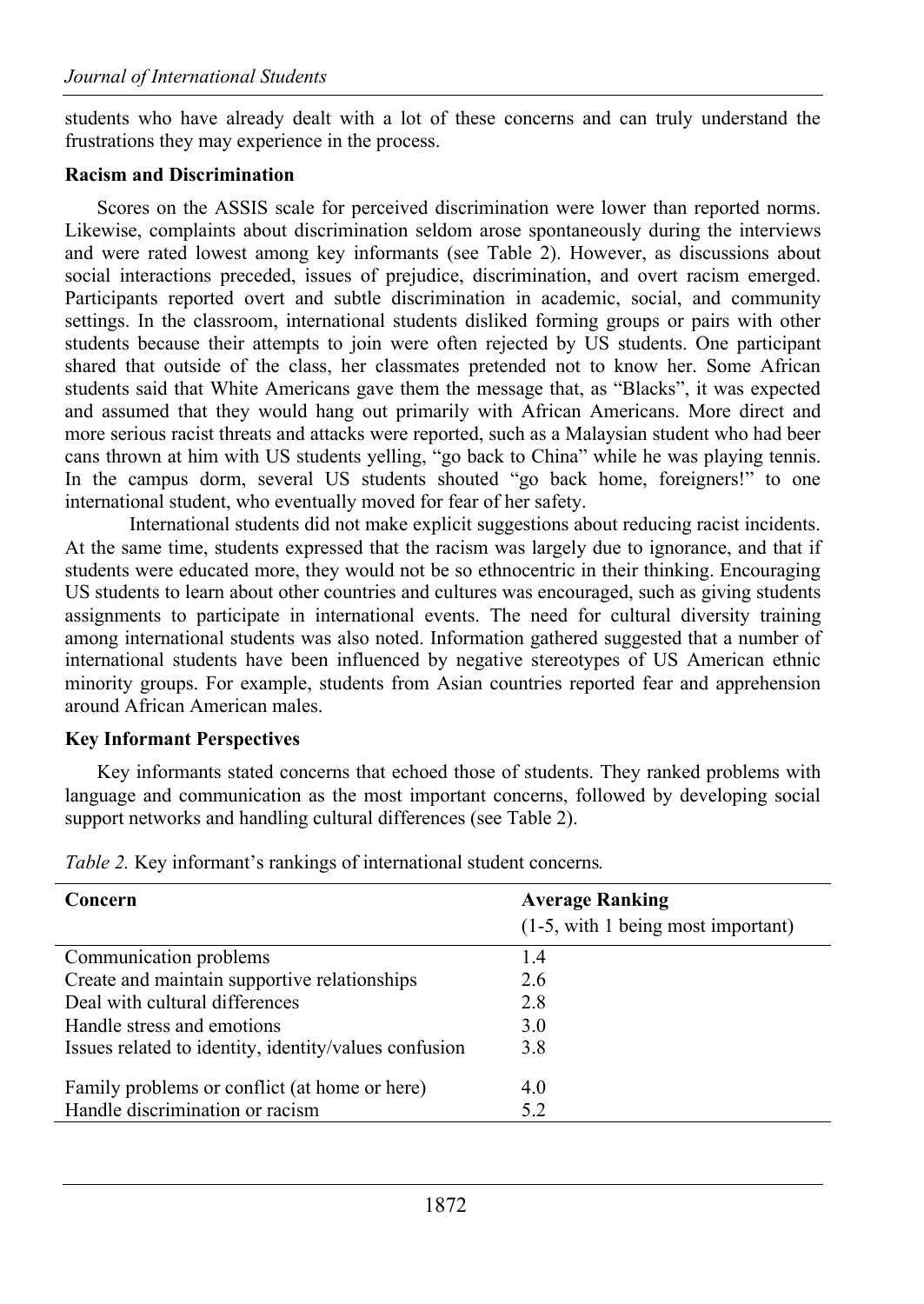Key informants stressed the importance of naming programs so as not to stigmatize or associate specifically with the mental health realm. One helpful suggestion was to invite groups of individuals and to use international student peers to advertise the programs. Some expressed the need for education, while another said, "education is good, but the problem is in their experience." Two informants stated that having a designated counselor for international students was a good idea, while two others mentioned that all counselors should be familiar with international student adjustment processes and concerns. Two key informants and several of the international student leaders suggested using international students as role models to help with adjustment.

#### **DISCUSSION**

According to the ASSIS and interviews, international students are experiencing distress across a range of areas. During interviews, it was challenging to distinguish concerns. For example, when communication problems exist they were inextricably linked to social difficulties and compromised academic performance. Members of the team agreed that students' primary concerns varied depending on individual, cultural, and language differences, as well as situational factors and levels of acculturation. Although scores on the ASSIS were not significantly correlated to length of stay, participants who had been in the US longer reported to have gone through more difficulties early on, but that over time they had worked out many problems. Reflecting on their experiences since arrival, students reported different types of difficulty at different times. For example, communication and practical living challenges were often more salient immediately after arrival, followed by academic challenges, realization of cultural differences, and finally, boredom or a lack of recreational outlets and social supports.

When asked for their input on programming, key informants and student leaders suggested paying attention to process aspects of marketing, recruiting, and facilitating programs. Group formats that allow for social interaction with other intentional students and with US students were among the most frequent suggestions. Creating a warm and inviting atmosphere, offering food, and facilitation of cultural sharing were encouraged.

#### **Reflection and Planning Phase**

The team reflected on the study results and developed an action plan for programming that included: 1) Establish a mentoring program by matching new international students with senior international students for advice and support, 2) Provide range of support services that socialize students to US academic and cultural systems, 3) Provide resource linkage and information about practical needs and adjustment early and continuously via programs, media, peers, 4) Offer education, discussions and group-based activities about a range of adjustment topics, 5) Encourage US student involvement with international students through range of casual, recreation activities, and 6) Enhance counselors and therapists awareness of and knowledge in working with international students.

Practical suggestions, which arose from the initial needs assessment were summarized and organized into a framework for program development. This is consistent with approaches described in the literature and used at other universities (Engel et al., 2007; Johnson & Sandhu, 2007; Eldaba, 2016), yet the participatory approach used was incredibly informative in helping address unique concerns, and also respond to particular contextual challenges. Highlighting international student perspectives also provided an overall orientation that emphasizes serving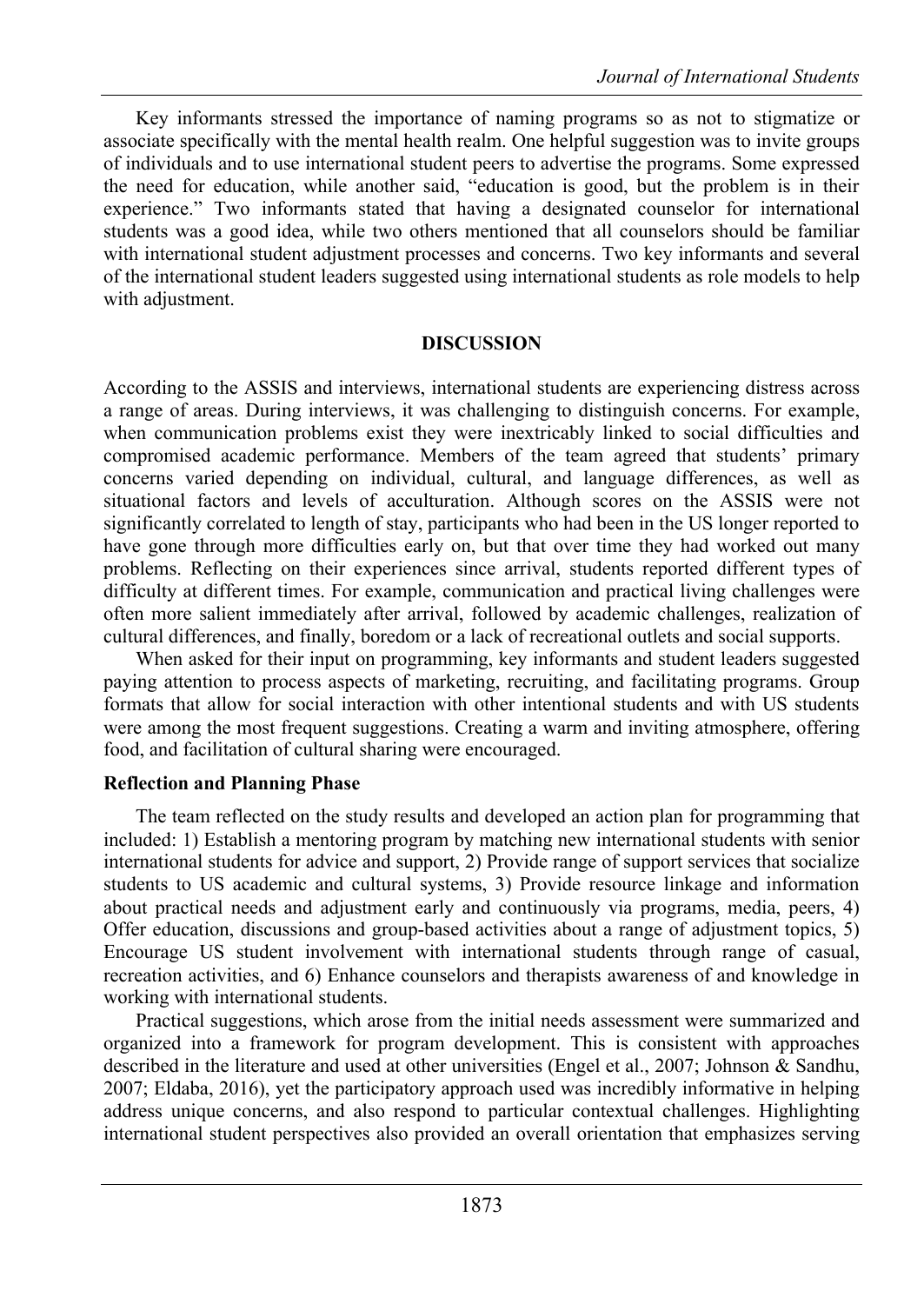and learning from international students, using their words, voices and ideas as guides in program planning and delivery.

## **Program Development and Implementation Phase**

With the help of the needs assessment, two programs were piloted, a women's support group and a conversation group for practicing English and talking about adjustment concerns. Adjustments were made such as re-framing the groups away from a problem-focus. The reach of the groups was expanded through advertisements, networking, and the presence of facilitators at orientation. Another change was the co-facilitation of groups by graduate students in the psychology and counselor education programs, and joint supervision between departments. It allowed a more complete range of topic coverage, group processes and skills training (e.g., assertiveness training). In addition, an international student mentoring program was developed, a workshop series and an international cooking club (see table 3). One thing remains and that is the specific needs and desires tend to morph and change over time based on social and contextual features (changes in government, new public transport options), and also the desires of the members.

| Program                                        | <b>Description</b>                                                                                                                                                                                       |  |
|------------------------------------------------|----------------------------------------------------------------------------------------------------------------------------------------------------------------------------------------------------------|--|
| The International Ladies Club                  | Weekly meetings; Social and emotional support for<br>international women; Activities include cooking<br>and sharing food, visiting local cultural attractions,<br>and celebrating cultural holidays      |  |
| The Cultural Connections Club ("C3")           | Mixed gender, open group; Adjustment concerns of<br>international students; Safe and supportive<br>environment                                                                                           |  |
| <b>International Student Mentoring Program</b> | Two mentors (established international students)<br>are assigned to work with 10 new international<br>students; Mentors help with daily living challenges,<br>and initial social and cultural adjustment |  |
| The Workshop Series                            | Evening workshops throughout the year on<br>particular topics (e.g. "How to succeed in the<br>American classroom")                                                                                       |  |
| The Cook, Eat, and Share Group                 | Closed group including American and international<br>students; Participants explore culture and traditions<br>through cooking and food                                                                   |  |

*Table 3.* Programs for international students.

## **Formative Feedback**

After programs were underway, a new phase of observation began whereby group facilitators reflected on successes (what seems to be working) and challenges (what is not working or needs to be addressed). Successes of the Cultural Connections Programs (CCP) included 1) development and offering of new programs, covering varied topics and meeting diverse needs, 2) new collaborations in group facilitation and supervision between counseling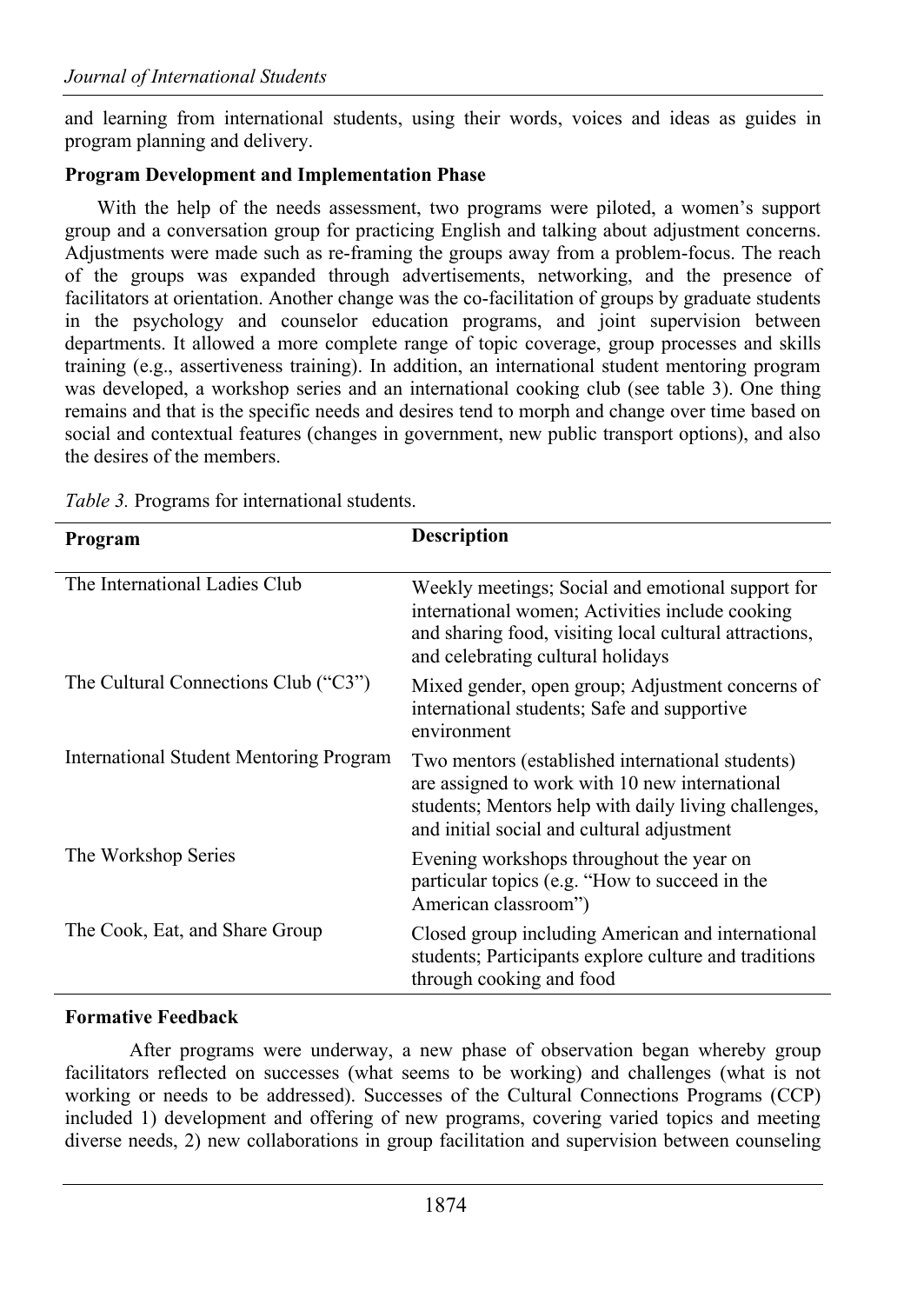and psychology departments, and 3) enhanced communication and organization between stakeholders with increased program visibility. Successful cross-discipline collaboration (i.e. psychology and counseling students co-facilitating groups and providing supervision) brought new perspectives and exposure to new skills. The programs also provided highly valued opportunities for graduate students to build skills in multicultural counseling and intercultural communication (Jacob, 2001; Johnson, Bastien & Hirschel, 2008).

The content of the programs and the facilitators were well received by attending students and many expressed that the discussions were helpful and that the activities were fun. While the facilitators discussed social, emotional, and relational concerns, the counselors approached psychological issues with sensitivity. Graduate students working with these groups reported a new level of awareness about indirect communication styles, the stigma associated with psychological distress, and the pervasiveness of stereotypes and biases. They had to adjust themselves to new ways of communication, and they had to learn creative ways to serve international students. For example, counselors reported that sharing food and other external cultural attributes often provided opportunities to discuss deeper cultural differences in a nonthreatening manner. Graduate facilitators continued making adjustments in their running of the group each semester following this study, such as increased social and recreational events, Outgrowths of the CCP were considered signs of success that an increasing network of support is being established.

Fluctuating attendance was one of the biggest challenges, which then often lacks the critical mass needed for success. Ongoing efforts had to be made to increase the visibility of programs. One of the main lessons learned from program implementation was the importance of outreach to build trust and relationships within the international community. As one facilitator stated, "As much time as you spend in the group, you need to spend outside the group."

A future step will be to elicit more formal feedback from stakeholders about programs, and also to measure the effectiveness of programs in reducing acculturative stress. Another step constitutes experimenting with classroom interventions to increase student awareness and intercultural interactions (Johnson, Bastien, & Hirschel, 2009; Mio, Barker-Hackett, & Tumambig, 2006). For example, in a multicultural psychology course, students interview an international student about their cultural background, perceptions of the United States, and their adjustment experiences. Although the assignment is often approached with apprehension and anxiety, students report it contributes to increased cultural awareness. Ongoing and sustained efforts to promote interest in international students, enhance social integration and reduce ethnocentrism are needed.

#### **Limitations**

One major limitation of this study is the lack of formal evaluations of the effectiveness of the programs that were implemented. However, qualitative data in the form of feedback from the international students who participated in the programs was collected throughout, and it was used in an ongoing process to improve the programs.

Another limitation was selection. Although our non-response rate was low, participants who chose to respond to our recruitment may have different views. However, the leaders and others spoke on behalf of those students during the group discussions. Students who are less outgoing and who are potentially struggling the most might not be represented in the data. It is unknown how this might influence the findings, yet our programs were designed to reduce stigma and maximize outreach.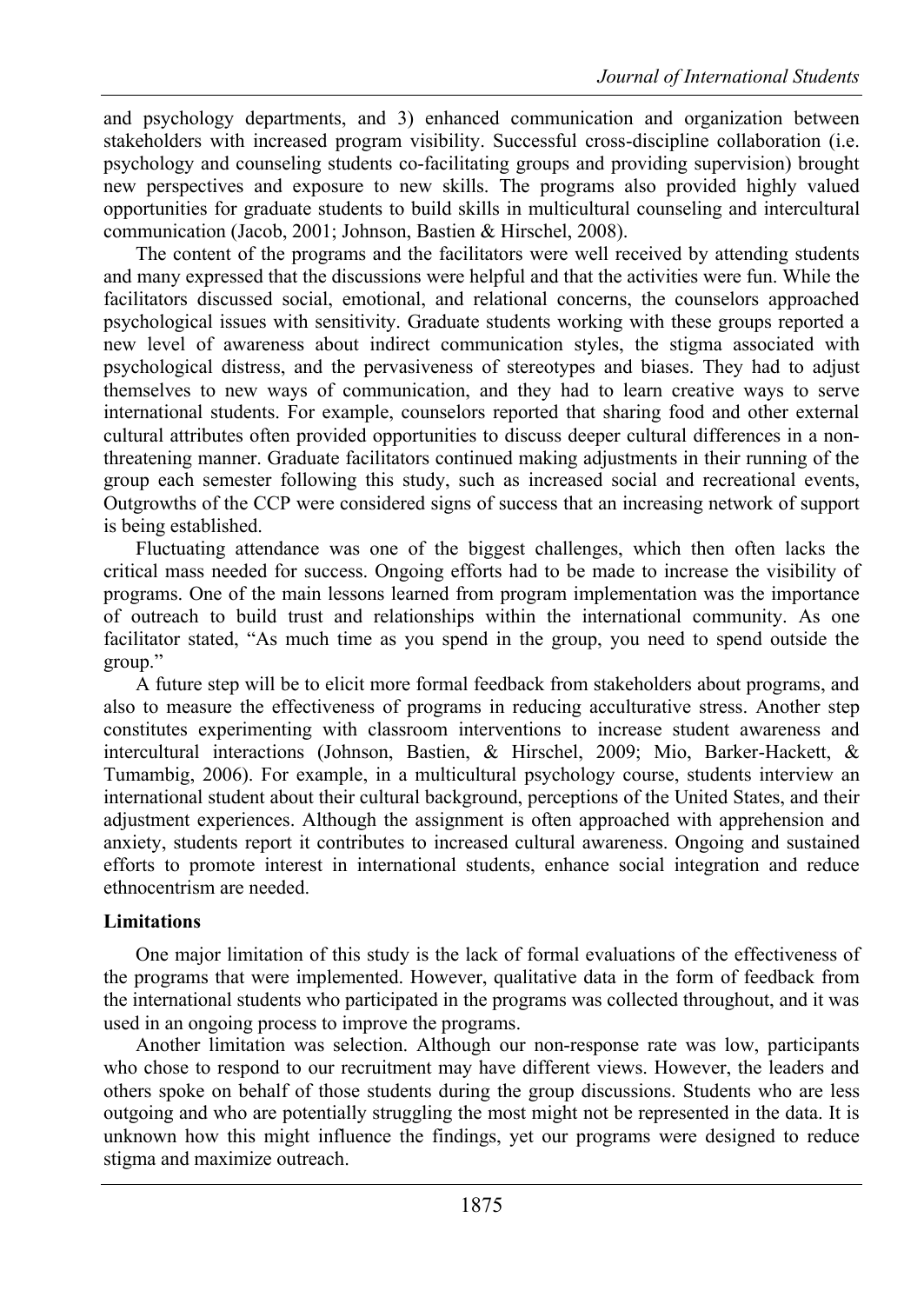Finally, data was collected at a single university in the Southern US. Programs were designed to fit the needs of the participants of this study, and the particular context. At this point in time, no statements can be made about the generalizability of the proposed programs across other universities in the US. However, using a participatory research approach to help design and implement culturally and contextually appropriate programs appears to be a beneficial process and aligned with researcher and practitioner calls for a continual and multidimensional approach to meeting the mental health needs of international students (e.g. Arthur, 2008; Johnson & Sandhu, 2007; Hwang, Bennett, & Beauchemin, 2014).

#### **CONCLUSION**

In this participatory approach to program development, international students voiced concerns and provided a range of suggestions for promoting positive adjustment. While formal evaluations of programs are needed, we suggest that a participatory approach offers a promising avenue to culturally and contextually competent programming and delivery. In this study, concerns and suggestions, such as a need for more recreation opportunities, organized social events, and fostering relations and support with US students, were contextually situated, reflecting the semi-rural, Southern environment. Participatory research allows for reciprocal learning, such as enriched opportunities for graduate students to gain experiences and skills with diverse cultural groups. Finally, using ideas from stakeholders as a basis for inquiry, learning and program development, we can enhance the acceptability, relevance, and value of cultural adjustment programs.

#### **REFERENCES**

- Arthur, N. (2008). Counseling international students. In P.B. Pedersen, J.G. Draguns, W.J.Lonner, & J.E. Trimble (Eds.), *Counseling across cultures* (6<sup>th</sup> ed., pp. 275-290). Thousand Oaks, CA: Sage.
- Bai, J. (2016). Perceived support as a predictor of acculturative stress among international students in the United States. *Journal of International Students*, *6*(1), 93.
- Constantine, M. G., Okazaki, S., & Utsey, S. O. (2004). Self-concealment, social self-efficacy, acculturative stress, and depression in African, Asian, and Latin American international college students. *American Journal of Orthopsychiatry*, *74*(3), 230.
- Eldaba, A. (2016). An innovative model to design an academic and social development program for international college students. *College Student Journal*, *50*(2), 171-178.
- Engel, M. B., Insalaco, G., Singaravelu, H. D., & Kennon, K. (2007). Programs and outreach for international students. In H. D. Singaravelu & M. Pope (Eds.), *A handbook for counseling international students in the United States* (pp. 311-316). Alexandria, VA: American Counseling Association.
- Gebhard, J. G. (2012). International students' adjustment problems and behaviors. *Journal of International Students, 2*(2), 184-193.
- Hayes, R. L, & Lin, H. R. (1994) Coming to America: Developing social support system for international students. *Journal of Multicultural Counseling and Development, 22*, 7-16.
- Hirai, R., Frazier, P., & Syed, M. (2015). Psychological and sociocultural adjustment of first-year international students: Trajectories and predictors. *Journal of Counseling Psychology*, *62*(3), 438.
- Hwang, B., Bennett, R., & Beauchemin, J. (2014). International students' utilization of counseling services. *College Student Journal*, *48*(3), 347-354.
- Jackson, M., Ray, S., & Bybell, D. (2013). International students in the US: Social and psychological adjustment. *Journal of International Students*, *3*(1), 17-28.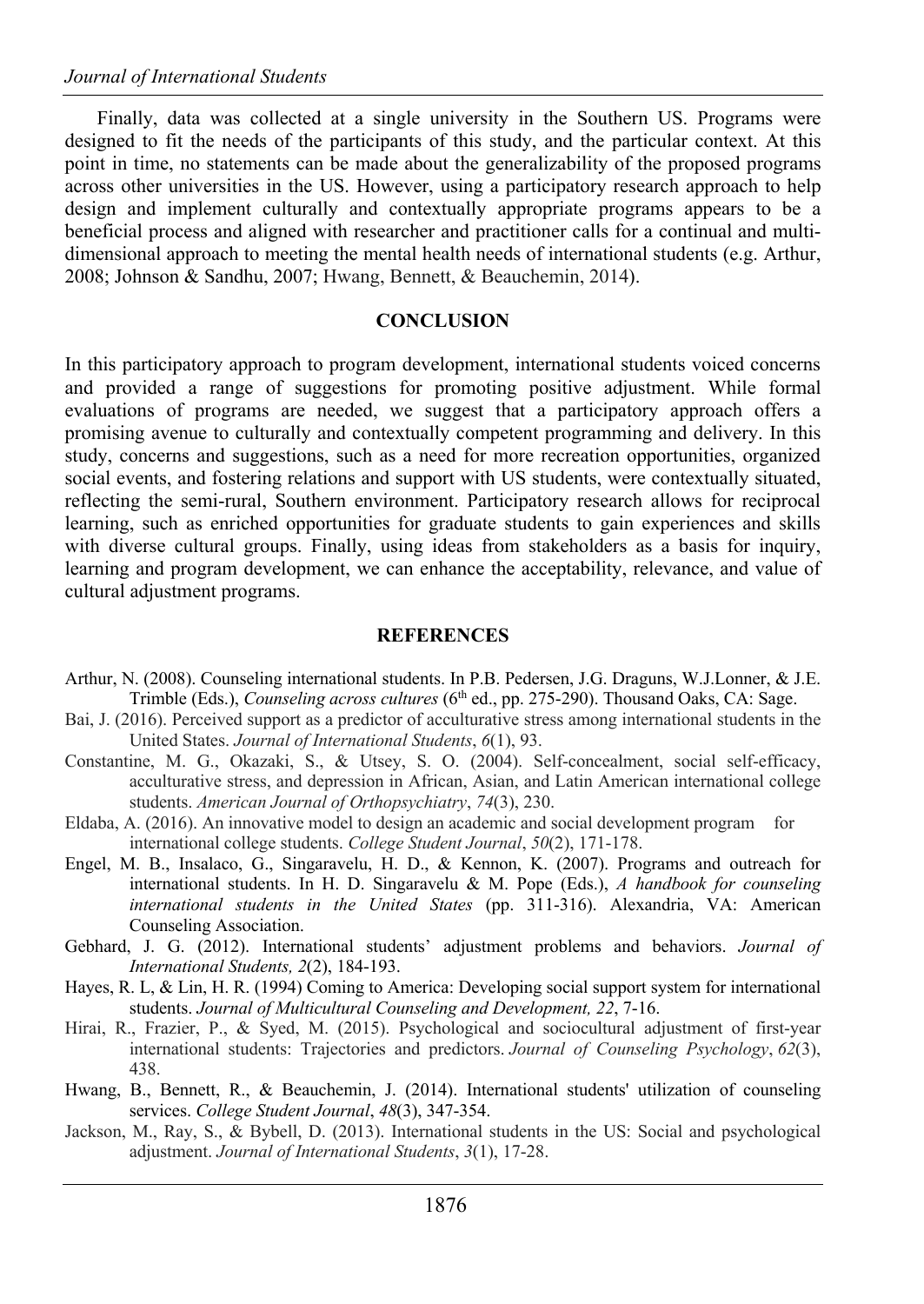- Jacob, E. J. (2001) Using counselor training and collaborative programming strategies in working with international students. *Journal of Multicultural Counseling & Development, 29*, 73–89.
- Johnson, L.R., Bastien, G., & Hirschel., M. (2009). Psychotherapy in a culturally diverse World. In Eshun, S. & Gurung. R. (Eds.), *Culture and Mental Health: Sociocultural Influences, Theory, and Practice* (pp. 115-148). West Sussex, UK: Wiley-Blackwell.
- Johnson, L. R. & Sandhu, D. S. (2007). Acculturation, Isolation and Adjustment Issues: Intervention strategies for counselors. In H. Singaravelu, & M. Pope (Ed.), *Handbook for counseling international students in the United States,* (pp 13-35). VA: American Counseling Association.
- Kemmis, S., McTaggart, R., & Nixon, R. (2013). *The action research planner: Doing critical participatory action research*. Singapore: Springer Science & Business Media.
- Komiya, N, & Eells, G, T. (2001). Predictors of attitudes toward seeking counseling among international students. *Journal of College Counseling, 2,* 153-161.
- Lee, J. Y. (2014). Asian international students' barriers to joining group counseling. *International journal of group psychotherapy*, *64*(4), 444-464.
- Lee, E. J., Ditchman, N., Fong, M. W., Piper, L., & Feigon, M. (2014). Mental health service seeking among Korean international students in the United States: A path analysis. *Journal of Community Psychology*, *42*(6), 639-655.
- Lewin, K. (1946). Action research and minority problems. *Journal of Social Issues, 2,* 34-46.
- Miles, M. B., & Huberman, A. M. (1994). *Qualitative data analysis: An expanded sourcebook*. Thousand Oaks, CA: Sage.
- Mio, J.S., Barker-Hackett, L., & Tumambig, (2006). *Multicultural Psychology: Understanding our diverse communities.* San Francisco, CA: McGraw-Hill.
- Mori, S. (2000). Addressing the mental health concerns of international students. *Journal of Counseling and Development, 78*, 137-145.
- Reason, P. & Bradbury, H. (2001). *Handbook of action research. Participative inquiry and practice.* London: Sage.
- Sandhu, D.S. (1994) An examination of the psychological needs of the international students: implications for counseling and psychotherapy. *International Journal for the Advancement of Counseling, 17,* 229-239.
- Sandhu, D, S., & Asrabadi, B, R. (1994) Development of an acculturative stress scale for international students: Preliminary findings. *Psychological Reports, 75,* 435-448.
- Smiljanic, I. (2017). The role of attachment, travel experiences and English proficiency ininternational students' acculturative stress and depressive symptoms. *Journal of International Students*, *7*(2), 188.
- Smith, R. A., & Khawaja, N. G. (2011). A review of the acculturation experiences of international students. *International Journal of Intercultural Relations*, *35*(6), 699-713.
- Tsai, W., Wang, K. T., & Wei, M. (2017). Reciprocal relations between social self-efficacy and loneliness among Chinese international students. *Asian American Journal of Psychology*, *8*(2), 94.
- Walker, L.A. & Conyne, R.K. (2007). Group work with international students. In H. Singaravelu and M. Pope (Eds.), *Handbook for counseling international students in the United States* (pp. 13-35). Alexandria, VA: American Counseling Association.
- Williams, C. T., & Johnson, L. R. (2011). Why can't we be friends? Multicultural attitudes and friendships with international students. *International Journal of Intercultural Relations*, *35*(1), 41-48.
- Yeh, C. J., & Inose, M. (2003) International students reported English fluency, social support satisfaction, and social connectedness as predictors of acculturative stress. *Counseling Psychology Quarterly, 16*, 1,15-28.

**LAURA R. JOHNSON, PhD**, is an associate professor of psychology at the University of Mississippi where she teaches multicultural psychology and supervises outreach programming for international and